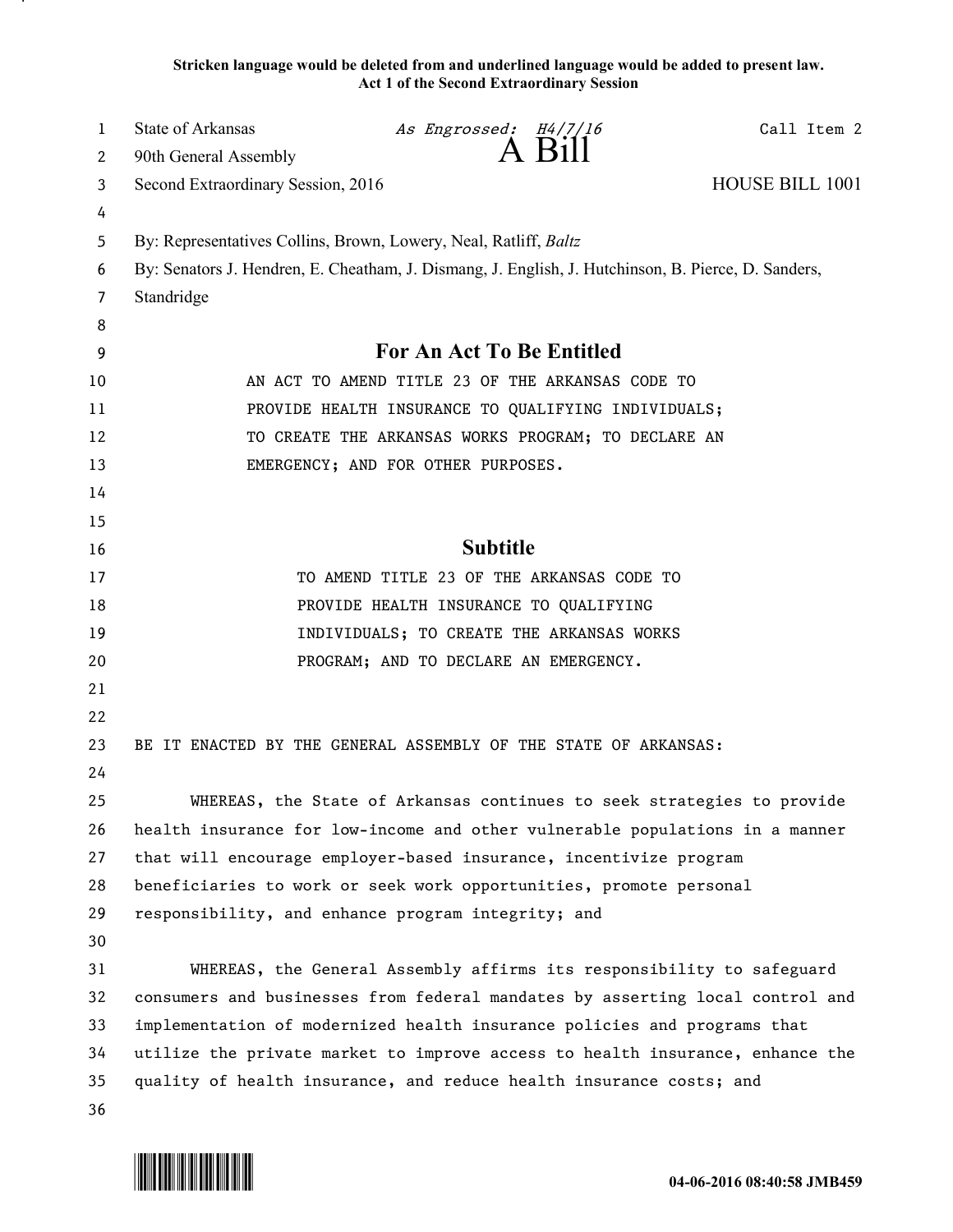```
1 WHEREAS, Arkansas recognizes the need to encourage employment among 
2 beneficiaries of public assistance programs, offer enhanced opportunities for 
3 beneficiaries to obtain jobs and job training, and endow beneficiaries with 
4 the tools to achieve economic advancement; and
5
6 WHEREAS, the Health Care Independence Program will terminate on 
7 December 31, 2016; and
8
9 WHEREAS, the General Assembly hereby creates the Arkansas Works Act of 
10 2016 to provide health insurance to qualifying individuals,
11
12 NOW THEREFORE,
13 BE IT ENACTED BY THE GENERAL ASSEMBLY OF THE STATE OF ARKANSAS:
14
15 SECTION 1. Arkansas Code Title 23, Chapter 61, is amended to create a 
16 new subchapter to read as follows:
17 Subchapter 10 – Arkansas Works Act of 2016
18
19 23-61-1001. Title.
20 This subchapter shall be known and may be cited as the "Arkansas Works
21 Act of 2016".
22
23 23-61-1002. Legislative intent.
24 Notwithstanding any general or specific laws to the contrary, it is the
25 intent of the General Assembly for the Arkansas Works Program to be a
26 fiscally sustainable, cost-effective, and opportunity-driven program that:
27 (1) Empowers individuals to improve their economic security and
28 achieve self-reliance;
29 (2) Builds on private insurance market competition and value-
30 based insurance purchasing models;
31 (3) Strengthens the ability of employers to recruit and retain
32 productive employees; and
33 (4) Achieves comprehensive and innovative healthcare reform that
34 reduce state and federal obligations for entitlement spending.
35
36 23-61-1003. Definitions.
```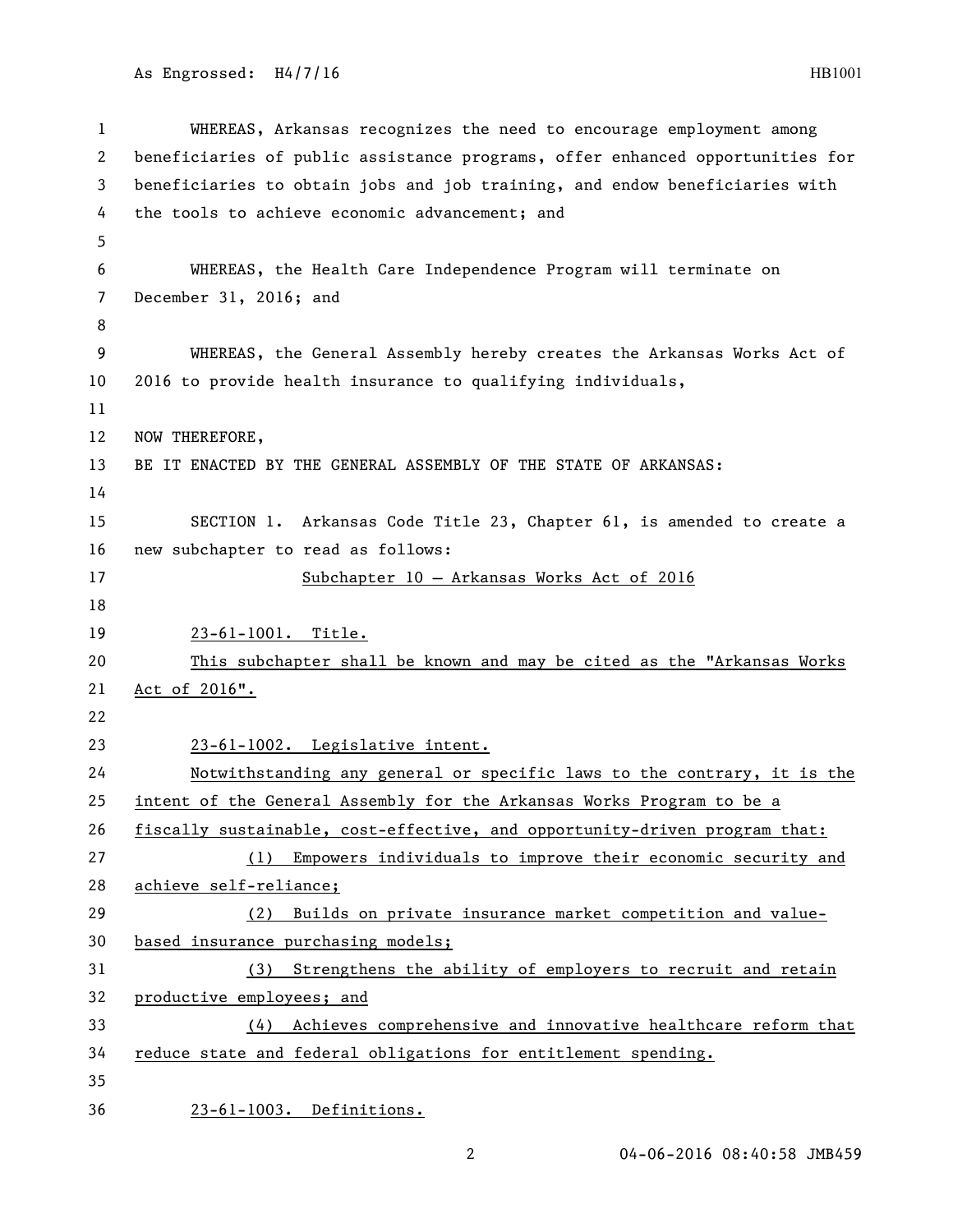| 1  | As used in this subchapter:                                                     |
|----|---------------------------------------------------------------------------------|
| 2  | "Cost-effective" means that the cost of covering employees<br>(1)               |
| 3  | who are:                                                                        |
| 4  | Program participants, either individually or together<br>(A)                    |
| 5  | within an employer health insurance coverage, is the same or less than the      |
| 6  | cost of providing comparable coverage through individual qualified health       |
| 7  | insurance plans; or                                                             |
| 8  | Eligible individuals who are not program participants,<br>(B)                   |
| 9  | either individually or together within an employer health insurance coverage,   |
| 10 | is the same or less than the cost of providing comparable coverage through a    |
| 11 | program authorized under Title XIX of the Social Security Act, 42 U.S.C. §      |
| 12 | 1396 et seq., as it existed on January 1, 2016;                                 |
| 13 | (2) "Cost sharing" means the portion of the cost of a covered                   |
| 14 | medical service that is required to be paid by or on behalf of an eligible      |
| 15 | individual;                                                                     |
| 16 | (3) "Eligible individual" means an individual who is in the                     |
| 17 | eligibility category created by section $1902(a)(10)(A)(i)(VIII)$ of the Social |
| 18 | Security Act, 42 U.S.C. § 1396a;                                                |
| 19 | (4) "Employer health insurance coverage" means a health                         |
| 20 | insurance benefit plan offered by an employer or, as authorized by this         |
| 21 | subchapter, an employer self-funded insurance plan governed by the Employee     |
| 22 | Retirement Income Security Act of 1974, Pub. L. No. 93-406, as amended;         |
| 23 | (5) "Health insurance benefit plan" means a policy, contract,                   |
| 24 | certificate, or agreement offered or issued by a health insurer to provide,     |
| 25 | deliver, arrange for, pay for, or reimburse any of the costs of healthcare      |
| 26 | services, but not including excepted benefits as defined under 42 U.S.C. §      |
| 27 | 300gg-91(c), as it existed on January 1, 2016;                                  |
| 28 | (6) "Health insurance marketplace" means the applicable entities                |
| 29 | that were designed to help individuals, families, and businesses in Arkansas    |
| 30 | shop for and select health insurance benefit plans in a way that permits        |
| 31 | comparison of available plans based upon price, benefits, services, and         |
| 32 | quality, and refers to either:                                                  |
| 33 | The Arkansas Health Insurance Marketplace created<br>(A)                        |
| 34 | under the Arkansas Health Insurance Marketplace Act, § 23-61-801 et seq., or    |
| 35 | a successor entity; or                                                          |
| 36 | The federal health insurance marketplace or federal<br>(B)                      |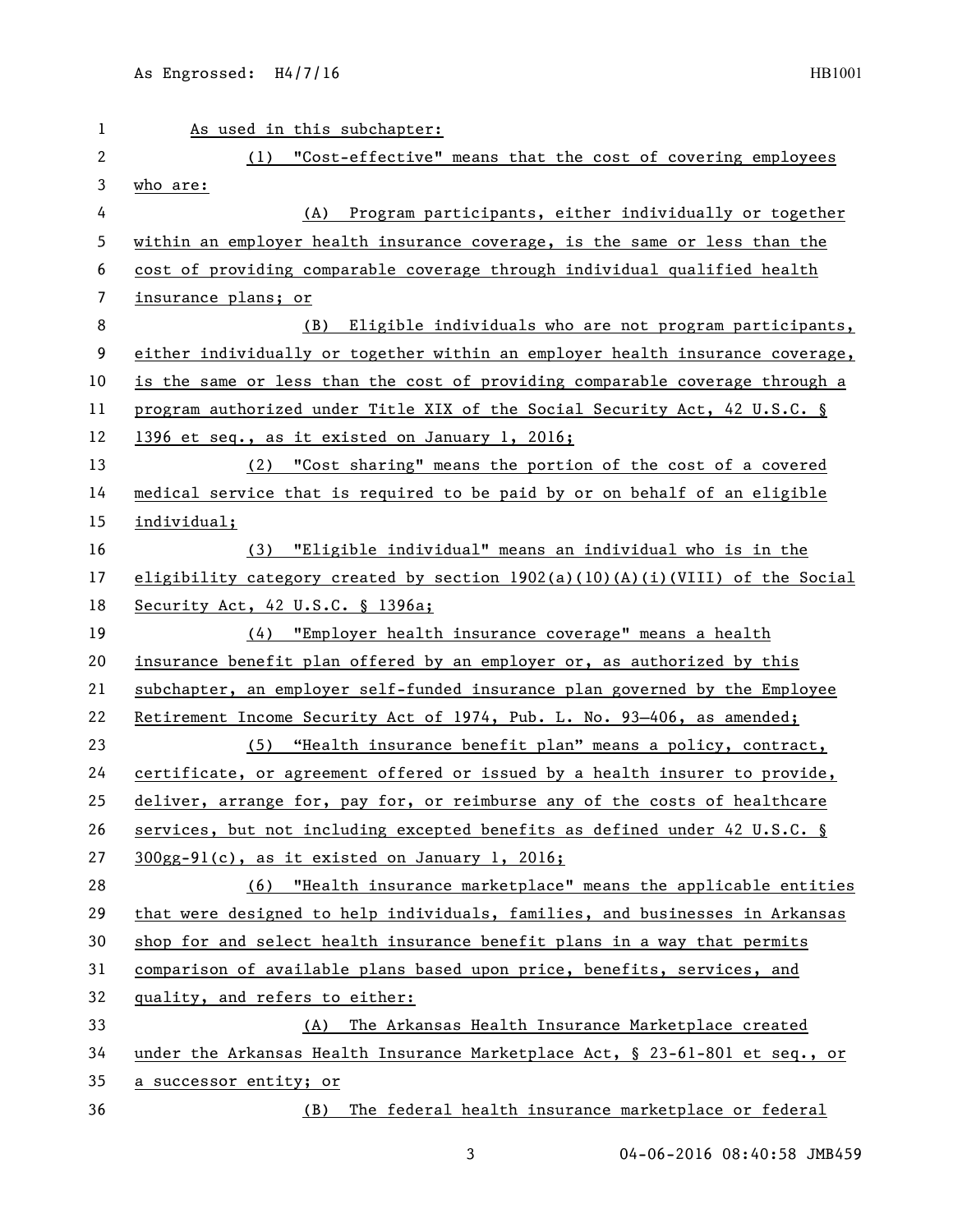| 1            | health benefit exchange created under Pub. L. No. 111-148;                    |
|--------------|-------------------------------------------------------------------------------|
| $\mathbf{2}$ | (7) "Health insurer" means an insurer authorized by the State                 |
| 3            | Insurance Department to provide health insurance or a health insurance        |
| 4            | benefit plan in the State of Arkansas, including without limitation:          |
| 5            | (A)<br>An insurance company;                                                  |
| 6            | (B)<br>A medical services plan;                                               |
| 7            | (C)<br>A hospital plan;                                                       |
| 8            | (D)<br>A hospital medical service corporation;                                |
| 9            | (E)<br>A health maintenance organization;                                     |
| 10           | (F)<br>A fraternal benefits society; or                                       |
| 11           | Any other entity providing health insurance or a<br>(G)                       |
| 12           | health insurance benefit plan subject to state insurance regulation;          |
| 13           | (8) "Individual qualified health insurance plan" means an                     |
| 14           | individual health insurance benefit plan offered by a health insurer through  |
| 15           | the health insurance marketplace that covers only essential health benefits   |
| 16           | as defined by Arkansas rule and 45 C.F.R. § 156.110 and any federal insurance |
| 17           | regulations, as they existed on January 1, 2016;                              |
| 18           | (9) "Premium" means a monthly fee that is required to be paid to              |
| 19           | maintain some or all health insurance benefits;                               |
| 20           | "Program participant" means an eligible individual who:<br>(10)               |
| 21           | (A) Is at least nineteen (19) years of age and no more                        |
| 22           | than sixty-four $(64)$ years of age with an income that is equal to or less   |
| 23           | than one hundred thirty-eight percent (138%) of the federal poverty level;    |
| 24           | (B) Is authenticated to be a United States citizen or                         |
| 25           | documented qualified alien according to the Personal Responsibility and Work  |
| 26           | Opportunity Reconciliation Act of 1996, Pub. L. No. 104-193;                  |
| 27           | (C) Is not eligible for Medicare or advanced premium tax                      |
| 28           | credits through the health insurance marketplace; and                         |
| 29           | Is not determined to be more effectively covered<br>(D)                       |
| 30           | through the traditional Arkansas Medicaid Program, including without          |
| 31           | limitation:                                                                   |
| 32           | An individual who is medically frail; or<br>(i)                               |
| 33           | (ii) An individual who has exceptional medical needs                          |
| 34           | for whom coverage offered through the health insurance marketplace is         |
| 35           | determined to be impractical, overly complex, or would undermine continuity   |
| 36           | or effectiveness of care; and                                                 |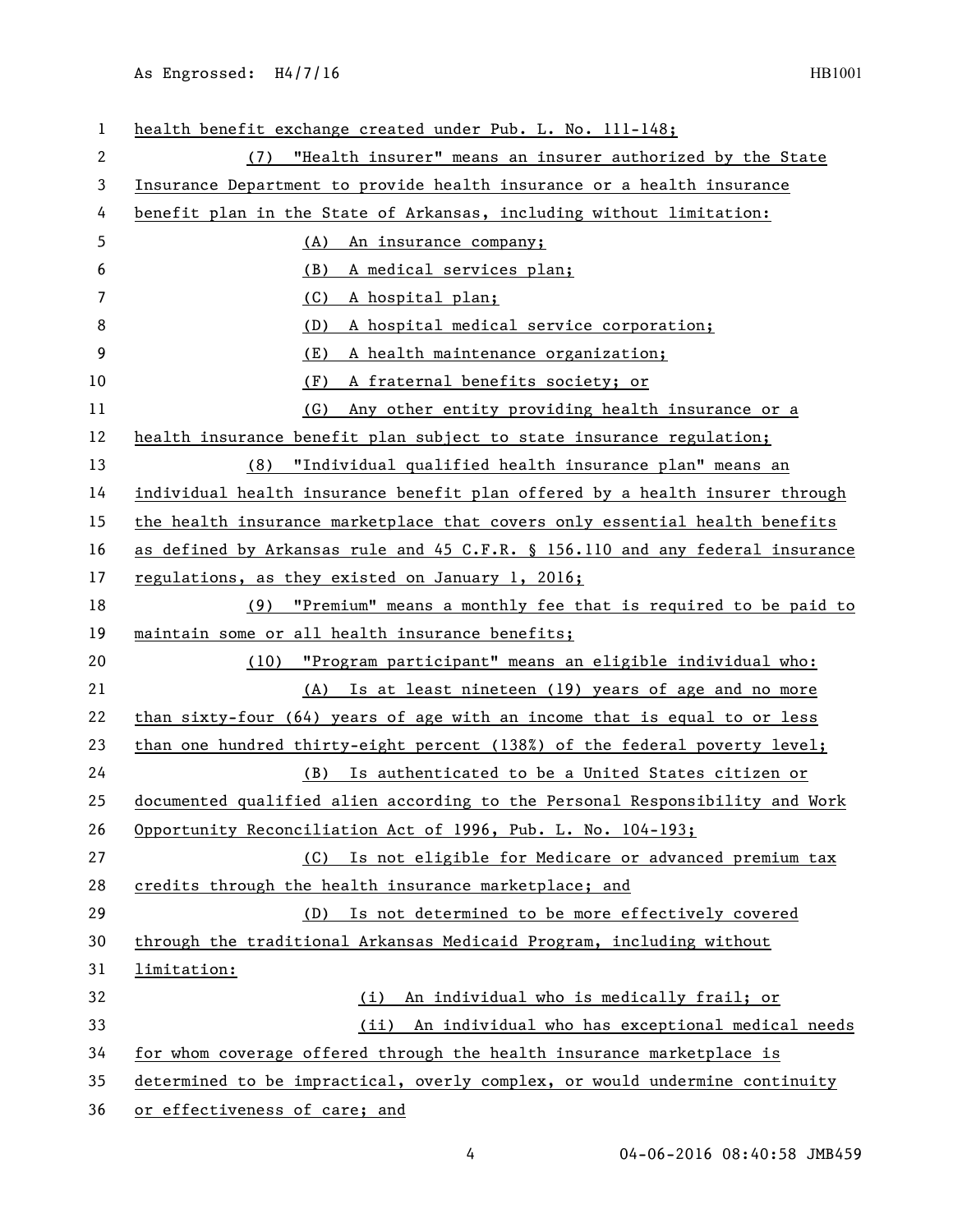| $\mathbf{1}$ | (11)(A) "Small group plan" means a health insurance benefit plan              |
|--------------|-------------------------------------------------------------------------------|
| 2            | for a small employer that employed an average of at least two (2) but no more |
| 3            | than fifty (50) employees during the preceding calendar year.                 |
| 4            | (B) "Small group plan" does not include a grandfathered                       |
| 5            | health insurance plan as defined in 45 C.F.R. § $147.140(a)(1)(i)$ , as it    |
| 6            | existed on January 1, 2016.                                                   |
| 7            |                                                                               |
| 8            | 23-61-1004. Administration of Arkansas Works Program.                         |
| 9            | $(a)(1)$ The Department of Human Services, in coordination with the           |
| 10           | State Insurance Department and other necessary state agencies, shall:         |
| 11           | (A) Provide health insurance or medical assistance under                      |
| 12           | this subchapter to eligible individuals;                                      |
| 13           | Create and administer the Arkansas Works Program;<br>(B)                      |
| 14           | Submit and apply for any federal waivers, Medicaid<br>(C)                     |
| 15           | state plan amendments, or other authority necessary to implement the Arkansas |
| 16           | Works Program in a manner consistent with this subchapter;                    |
| 17           | (D) Offer incentive benefits to promote personal                              |
| 18           | responsibility; and                                                           |
| 19           | Seek a waiver to eliminate retroactive eligibility for<br>(E)                 |
| 20           | an eligible individual under this subchapter.                                 |
| 21           | The Governor shall request the assistance and involvement of<br>(2)           |
| 22           | other state agencies that he or she deems necessary for the implementation of |
| 23           | the Arkansas Works Program.                                                   |
| 24           | Health insurance benefits under this subchapter shall be provided<br>(b)      |
| 25           | through:                                                                      |
| 26           | Individual premium assistance for enrollment of Arkansas<br>(1)               |
| 27           | Works Program participants in individual qualified health insurance plans;    |
| 28           | (2) Employer-sponsored premium assistance for certain eligible                |
| 29           | individuals who enroll in employer health insurance coverage; and             |
| 30           | (3) Supplemental benefits to incentivize personal                             |
| 31           | responsibility.                                                               |
| 32           | (c) The Department of Human Services, the State Insurance Department,         |
| 33           | the Department of Workforce Services, and other necessary state agencies      |
| 34           | shall promulgate and administer rules to implement the Arkansas Works         |
| 35           | Program.                                                                      |
| 36           | (d)(l) Within thirty (30) days of a reduction in federal medical              |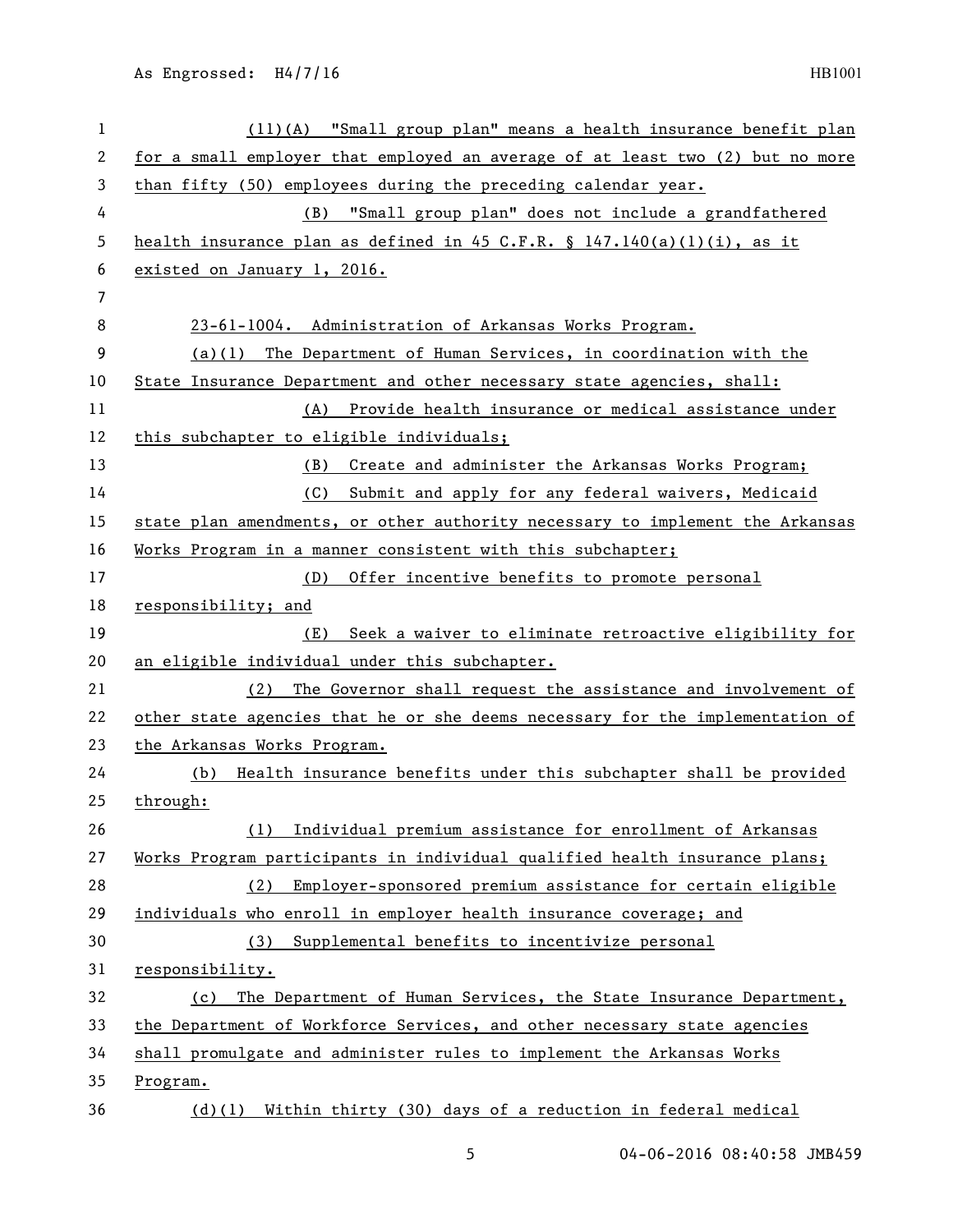| $\mathbf{1}$   | assistance percentages as described in this section, the Department of Human  |
|----------------|-------------------------------------------------------------------------------|
| 2              | Services shall present to the Centers of Medicare and Medicaid Services a     |
| 3              | plan to terminate the Arkansas Works Program and transition eligible          |
| 4              | individuals out of the Arkansas Works Program within one hundred twenty (120) |
| 5              | days of a reduction in any of the following federal medical assistance        |
| 6              | percentages:                                                                  |
| $\overline{7}$ | Ninety-five percent (95%) in the year 2017;<br>(A)                            |
| 8              | (B)<br>Ninety-four percent (94%) in the year 2018;                            |
| 9              | (C)<br>Ninety-three percent (93%) in the year 2019; and                       |
| 10             | Ninety percent (90%) in the year 2020 or any year<br>(D)                      |
| 11             | after the year 2020.                                                          |
| 12             | An eligible individual shall maintain coverage during the<br>(2)              |
| 13             | process to implement the plan to terminate the Arkansas Works Program and the |
| 14             | transition of eligible individuals out of the Arkansas Works Program.         |
| 15             | (e) State obligations for uncompensated care shall be tracked and             |
| 16             | reported to identify potential incremental future decreases.                  |
| 17             | The Department of Human Services shall track the hospital<br>(f)              |
| 18             | assessment fee imposed by § 20-77-1902 and report to the General Assembly     |
| 19             | subsequent decreases based upon reduced uncompensated care.                   |
| 20             | $(g)(1)$ On a quarterly basis, the Department of Human Services, the          |
| 21             | State Insurance Department, the Department of Workforce Services, and other   |
| 22             | necessary state agencies shall report to the Legislative Council, or to the   |
| 23             | Joint Budget Committee if the General Assembly is in session, available       |
| 24             | information regarding the overall Arkansas Works Program, including without   |
| 25             | limitation:                                                                   |
| 26             | Eligibility and enrollment;<br>(A)                                            |
| 27             | (B)<br>Utilization;                                                           |
| 28             | Premium and cost sharing reduction costs;<br>(C)                              |
| 29             | Health insurer participation and competition;<br>(D)                          |
| 30             | (E)<br>Avoided uncompensated care; and                                        |
| 31             | Participation in job training and job search programs.<br>(F)                 |
| 32             | $(2)$ (A) A health insurer who is providing an individual qualified           |
| 33             | health insurance plan or employer health insurance coverage for an eligible   |
| 34             | individual shall submit claims and enrollment data to the State Insurance     |
| 35             | Department to facilitate reporting required under this subchapter or other    |
| 36             | state or federally required reporting or evaluation activities.               |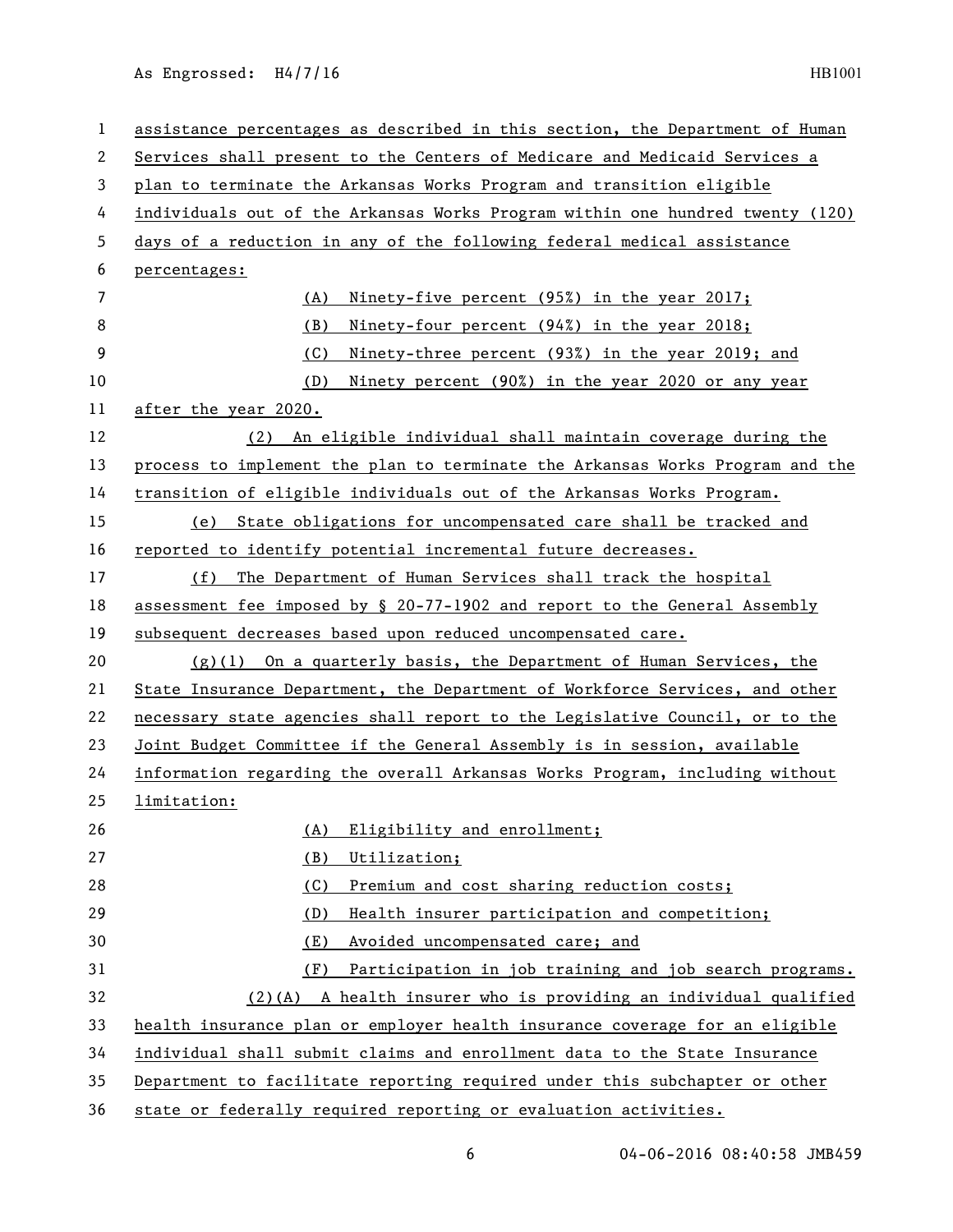| 1  | (B) A health insurer may utilize existing mechanisms with                    |
|----|------------------------------------------------------------------------------|
| 2  | supplemental enrollment information to fulfill requirements under this       |
| 3  | subchapter, including without limitation the state's all-payer claims        |
| 4  | database established under the Arkansas Healthcare Transparency Initiative   |
| 5  | Act of 2015, § 23-61-901 et seq., for claims and enrollment data submission. |
| 6  | The Governor shall request a block grant under relevant federal<br>(h)       |
| 7  | law and regulations for the funding of the Arkansas Medicaid Program as soon |
| 8  | as practical if the federal law or regulations change to allow the approval  |
| 9  | of a block grant for this purpose.                                           |
| 10 |                                                                              |
| 11 | 23-61-1005. Requirements for eligible individuals.                           |
| 12 | (a)(1) To promote health, wellness, and healthcare education about           |
| 13 | appropriate healthcare-seeking behaviors, an eligible individual shall       |
| 14 | receive a wellness visit from a primary care provider within:                |
| 15 | (A) The first year of enrollment in health insurance                         |
| 16 | coverage for an eligible individual who is not a program participant and is  |
| 17 | enrolled in employer health insurance coverage; and                          |
| 18 | The first year of, and thereafter annually:<br>(B)                           |
| 19 | (i) Enrollment in an individual qualified health                             |
| 20 | insurance plan or employer health insurance coverage for a program           |
| 21 | participant; or                                                              |
| 22 | Notice of eligibility determination for an<br>(iii)                          |
| 23 | eligible individual who is not a program participant and is not enrolled in  |
| 24 | employer health insurance coverage.                                          |
| 25 | (2) Failure to meet the requirement in subdivision $(a)(1)$ of               |
| 26 | this section shall result in the loss of incentive benefits for a period of  |
| 27 | up to one (1) year, as incentive benefits are defined by the Department of   |
| 28 | Human Services in consultation with the State Insurance Department.          |
| 29 | (b)(1) An eligible individual who has up to fifty percent $(50%)$ of the     |
| 30 | federal poverty level at the time of an eligibility determination shall be   |
| 31 | referred to the Department of Workforce Services to:                         |
| 32 | Incentivize and increase work and work training<br>(A)                       |
| 33 | opportunities; and                                                           |
| 34 | (B) Participate in job training and job search programs.                     |
| 35 | The Department of Human Services, or its designee, shall<br>(2)              |
| 36 | provide work training opportunities, outreach, and education about work and  |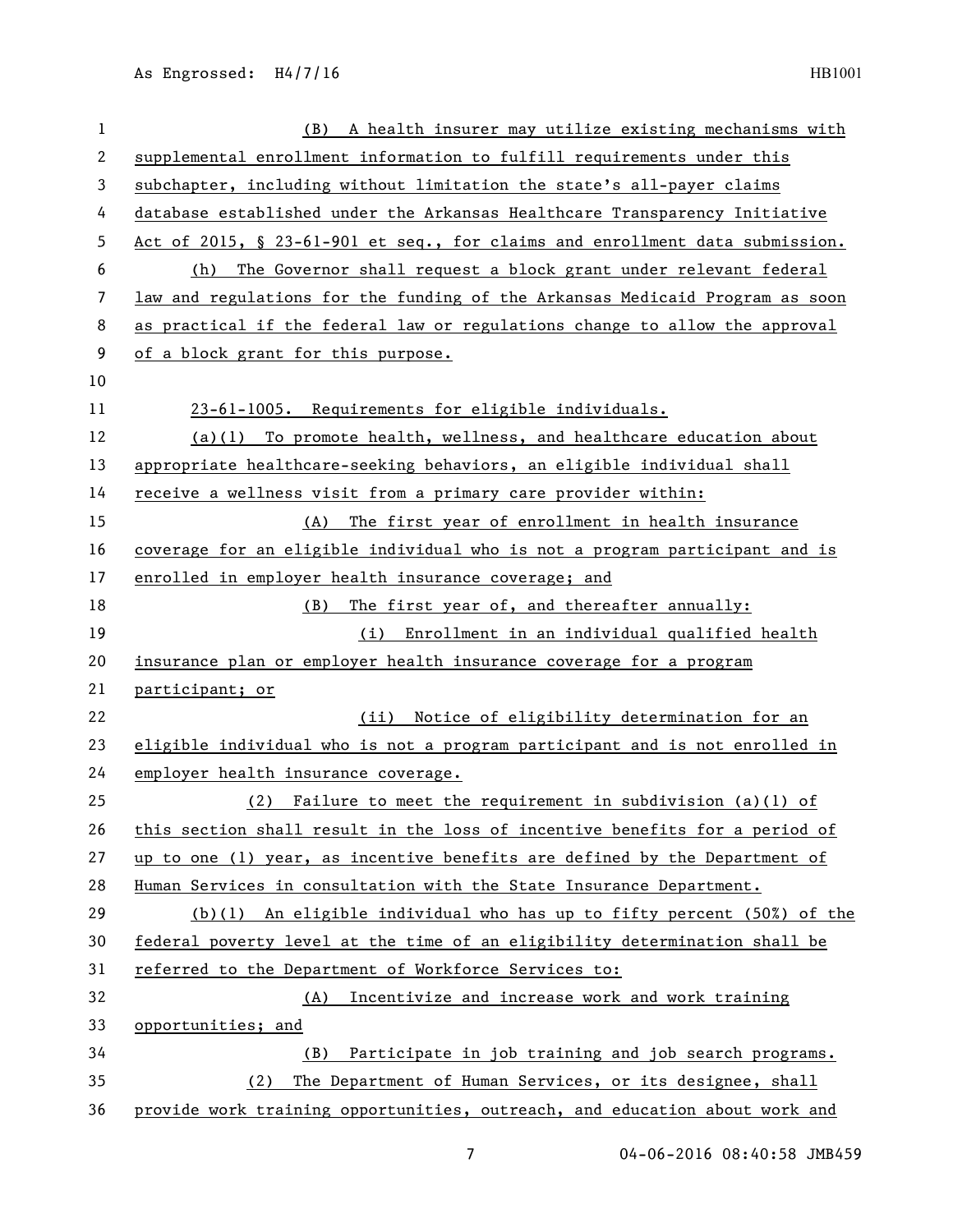| 1  | work training opportunities through the Department of Workforce Services to   |
|----|-------------------------------------------------------------------------------|
| 2  | all eligible individuals regardless of income at the time of an eligibility   |
| 3  | determination.                                                                |
| 4  | (c) An eligible individual shall receive notice that:                         |
| 5  | The Arkansas Works Program is not a perpetual federal or<br>(1)               |
| 6  | state right or a guaranteed entitlement;                                      |
| 7  | The Arkansas Works Program is subject to cancellation upon<br>(2)             |
| 8  | appropriate notice; and                                                       |
| 9  | The Arkansas Works Program is not an entitlement program.<br>(3)              |
| 10 |                                                                               |
| 11 | 23-61-1006. Requirements for program participants.                            |
| 12 | (a) A program participant who is twenty-one (21) years of age or older        |
| 13 | shall enroll in employer health insurance coverage if the employer health     |
| 14 | insurance coverage meets the standards in $\S$ 23-61-1008(a).                 |
| 15 | $(b)(1)$ A program participant who has income of at least one hundred         |
| 16 | percent (100%) of the federal poverty level shall pay a premium of no more    |
| 17 | than two percent $(2x)$ of the income to a health insurer.                    |
| 18 | (2) Failure by the program participant to meet the requirement                |
| 19 | in subdivision (b)(1) of this section may result in:                          |
| 20 | (A) The accrual of a debt to the State of Arkansas; and                       |
| 21 | $(B)(i)$ The loss of incentive benefits in the event of                       |
| 22 | failure to pay premiums for three (3) consecutive months, as incentive        |
| 23 | benefits are defined by the Department of Human Services in consultation with |
| 24 | the State Insurance Department.                                               |
| 25 | (ii) However, incentive benefits shall be restored                            |
| 26 | if a program participant pays all premiums owed.                              |
| 27 |                                                                               |
| 28 | 23-61-1007. Insurance standards for individual qualified health               |
| 29 | insurance plans.                                                              |
| 30 | (a) Insurance coverage for a program participant enrolled in an               |
| 31 | individual qualified health insurance plan shall be obtained through silver-  |
| 32 | level metallic plans as provided in 42 U.S.C. § 18022(d) and § 18071, as they |
| 33 | existed on January 1, 2016, that restrict out-of-pocket costs to amounts that |
| 34 | do not exceed applicable out-of-pocket cost limitations.                      |
| 35 | (b) The Department of Human Services shall pay premiums and                   |
| 36 | supplemental cost sharing reductions directly to a health insurer for a       |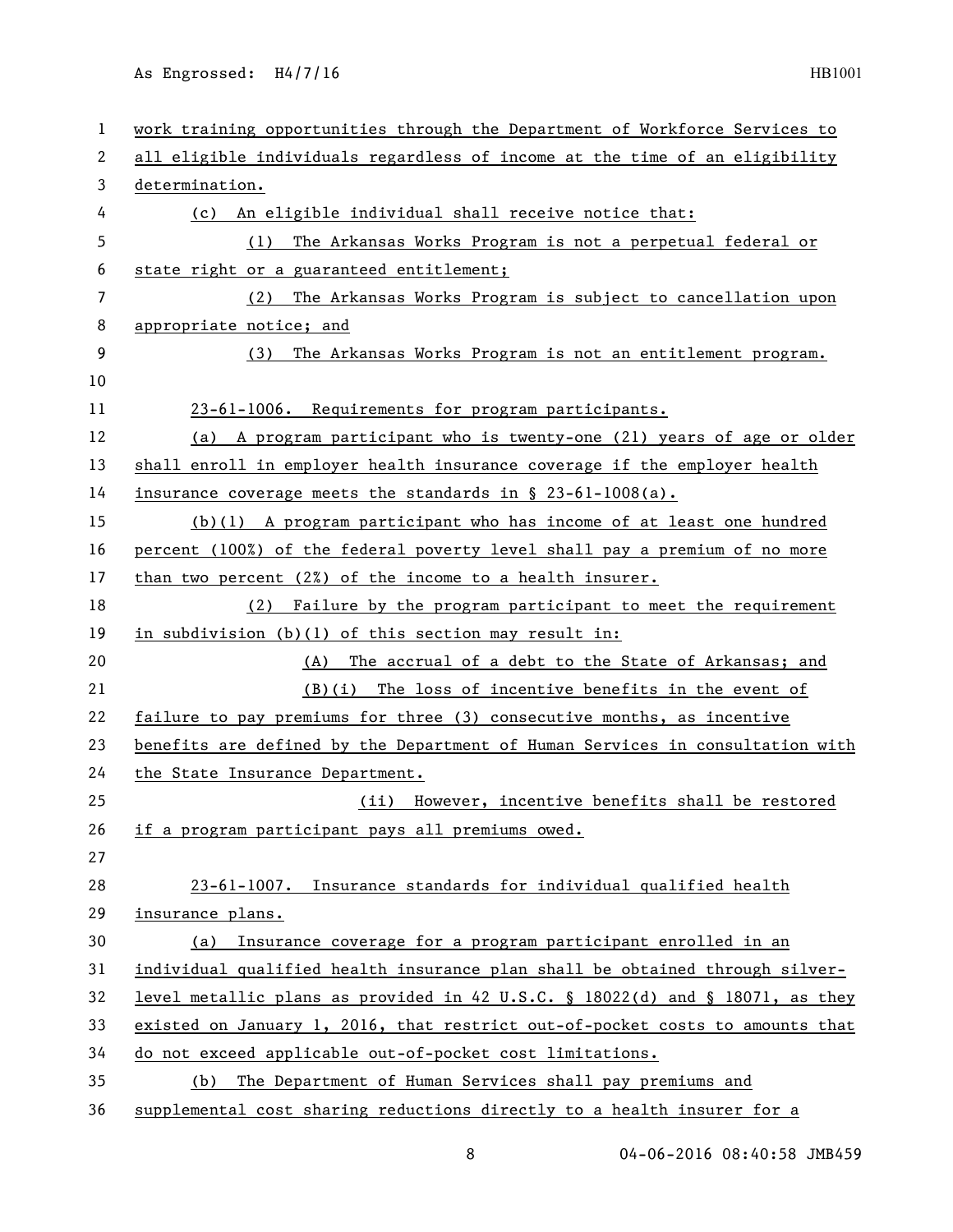| 1  | program participant enrolled in an individual qualified health insurance      |
|----|-------------------------------------------------------------------------------|
| 2  | plan.                                                                         |
| 3  | (c) All participating health insurers offering individual qualified           |
| 4  | health insurance plans in the health insurance marketplace shall:             |
| 5  | (1)(A) Offer individual qualified health insurance plans                      |
| 6  | conforming to the requirements of this section and applicable insurance       |
| 7  | rules.                                                                        |
| 8  | (B)<br>The individual qualified health insurance plans shall                  |
| 9  | be approved by the State Insurance Department; and                            |
| 10 | (2) Maintain a medical-loss ratio of at least eighty percent                  |
| 11 | (80%) for an individual qualified health insurance plan as required under 45  |
| 12 | $C.F.R.$ § 158.210(c), as it existed on January 1, 2016, or rebate the        |
| 13 | difference to the Department of Human Services for program participants.      |
| 14 | (d) The State of Arkansas shall assure that at least two (2)                  |
| 15 | individual qualified health insurance plans are offered in each county in the |
| 16 | state.                                                                        |
| 17 | (e) A health insurer offering individual qualified health insurance           |
| 18 | plans for program participants shall participate in the Arkansas Patient-     |
| 19 | Centered Medical Home Program, including:                                     |
| 20 | (1) Attributing enrollees in individual qualified health                      |
| 21 | insurance plans, including program participants, to a primary care physician; |
| 22 | (2) Providing financial support to patient-centered medical                   |
| 23 | homes to meet practice transformation milestones; and                         |
| 24 | (3) Supplying clinical performance data to patient-centered                   |
| 25 | medical homes, including data to enable patient-centered medical homes to     |
| 26 | assess the relative cost and quality of healthcare providers to whom patient- |
| 27 | centered medical homes refer patients.                                        |
| 28 | (f) On or before January 1, 2017, the State Insurance Department and          |
| 29 | the Department of Human Services may implement through certification          |
| 30 | requirements or rule, or both, the applicable provisions of this section.     |
| 31 |                                                                               |
| 32 | 23-61-1008. Insurance standards for employer health insurance                 |
| 33 | coverage.                                                                     |
| 34 | (a) A program participant shall enroll in employer health insurance           |
| 35 | coverage if:                                                                  |
| 36 |                                                                               |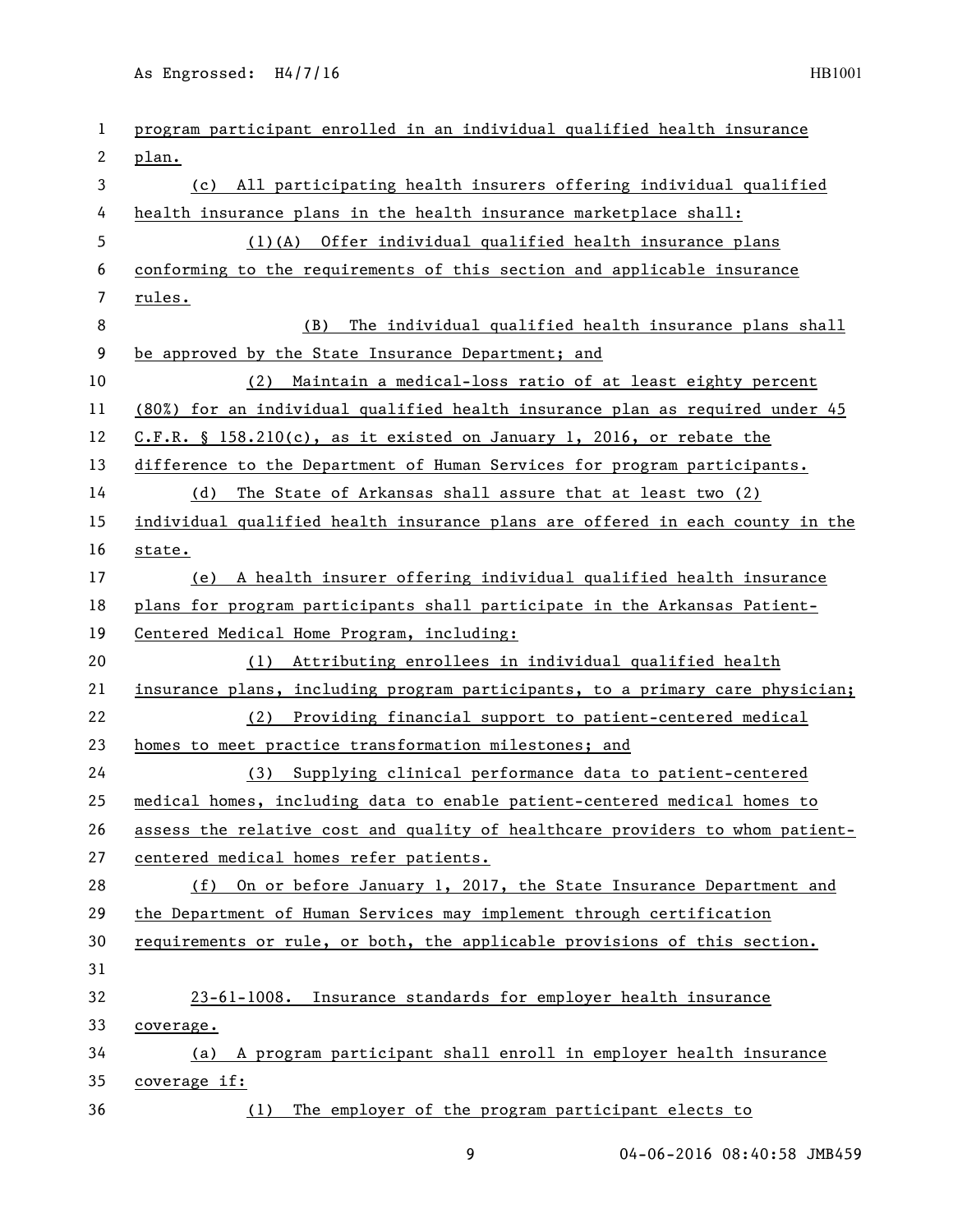| 1  | participate;                                                                  |
|----|-------------------------------------------------------------------------------|
| 2  | Except as authorized under subsection (c) of this section,<br>(2)             |
| 3  | the employer health insurance coverage is a small group plan that provides    |
| 4  | essential health benefits as defined by 45 C.F.R. § 156.110, as it existed on |
| 5  | January 1, 2016, and has no less than a seventy percent (70%) actuarial       |
| 6  | value;                                                                        |
| 7  | The employer health insurance coverage is deemed cost-<br>(3)                 |
| 8  | effective; and                                                                |
| 9  | The employer and health insurer providing the employer<br>(4)                 |
| 10 | health insurance coverage are willing to meet the reporting obligations under |
| 11 | $\S$ 23-61-1004(g)(2).                                                        |
| 12 | The Department of Human Services may pay premiums and supplemental<br>(b)     |
| 13 | cost sharing reductions for employer health insurance coverage meeting the    |
| 14 | standards in subsection (a) of this section.                                  |
| 15 | (c) The Department of Human Services, in coordination with the State          |
| 16 | Insurance Department and the Arkansas Health Insurance Marketplace, shall     |
| 17 | explore and seek any necessary waivers or other authority necessary to:       |
| 18 | Offer incentives for employers of program participants who<br>(1)             |
| 19 | enroll in employer health insurance coverage; and                             |
| 20 | Expand opportunities for eligible individuals to obtain<br>(2)                |
| 21 | employer health insurance coverage providing coverage through:                |
| 22 | The fully insured large group insurance market; or<br>(A)                     |
| 23 | (B)<br>Employers with self-funded insurance plans.                            |
| 24 | The Department of Human Services, in coordination with the State<br>(d)       |
| 25 | Insurance Department and the Arkansas Health Insurance Marketplace, shall     |
| 26 | develop methods to ensure the continuation of health insurance coverage for a |
| 27 | program participant with employer health insurance coverage if the program    |
| 28 | participant:                                                                  |
| 29 | Loses employment with an employer who is offering the<br>(1)                  |
| 30 | employer health insurance coverage; or                                        |
| 31 | Switches employment to a different employer who does not<br>(2)               |
| 32 | offer employer health insurance coverage that meets the standards in          |
| 33 | subsection (a) of this section.                                               |
| 34 | This subchapter does not:<br>(e)                                              |
| 35 | Modify the authority of the Department of Human Services to<br>(1)            |
| 36 | enroll eligible individuals who are not program participants in employer      |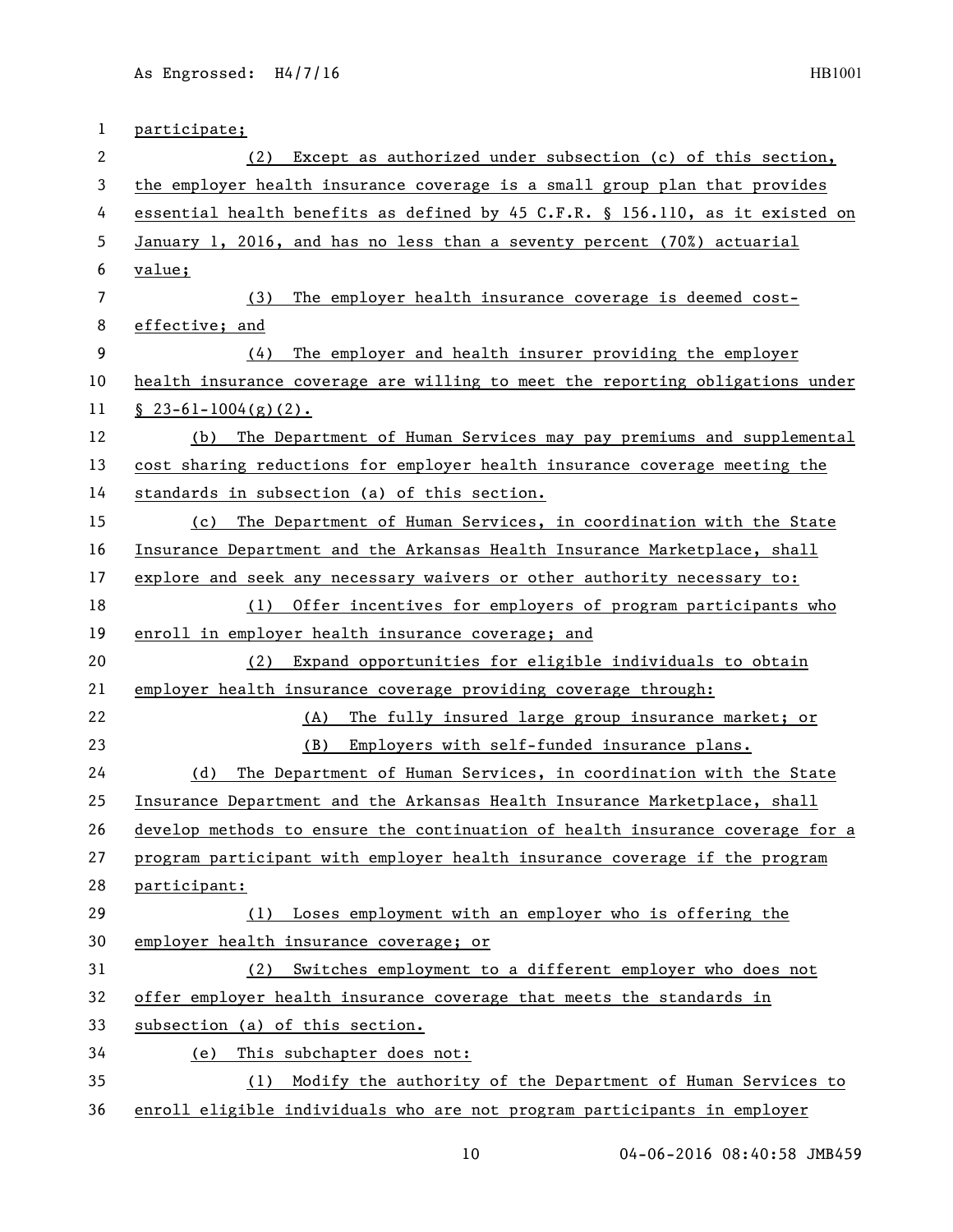| $\mathbf{1}$ | health insurance coverage where cost-effective;                               |
|--------------|-------------------------------------------------------------------------------|
| 2            | (2) Preclude the state from exploring the expanded utility and                |
| 3            | functionality of the state-administered small business health options program |
| 4            | created by the Arkansas Health Insurance Marketplace Act, § 23-61-801 et      |
| 5            | seq.; or                                                                      |
| 6            | Exempt any plans offered in the small group insurance<br>(3)                  |
| 7            | market, large group insurance market, or individual insurance market from     |
| 8            | complying with state and federal requirements regarding medical loss ratio.   |
| 9            | (e) On or before January 1, 2017, the State Insurance Department, the         |
| 10           | Department of Human Services, and other necessary state agencies may          |
| 11           | implement the applicable provisions of this section through certification     |
| 12           | requirements or rule, or both.                                                |
| 13           |                                                                               |
| 14           | 23-61-1009. Sunset.                                                           |
| 15           | This subchapter shall expire on December 31, 2021.                            |
| 16           |                                                                               |
| 17           | SECTION 2. Arkansas Code § 20-77-2408 is amended to read as follows:          |
| 18           | 20-77-2408. Effective Date.                                                   |
| 19           | This subchapter shall be in effect until June 30, 2017, unless amended        |
| 20           | or extended by the General Assembly December 31, 2016, upon which date the    |
| 21           | Health Care Independence Program established by the Health Care Independence  |
| 22           | Act of 2013, § 20-77-2401 et seq., shall terminate, provided however that the |
| 23           | Department of Human Services shall cease collection of contributions to       |
| 24           | independence accounts no later than July 1, 2016.                             |
| 25           |                                                                               |
| 26           | SECTION 3. Arkansas Code § 23-61-805(b), concerning an offset of an           |
| 27           | assessment fee within the Arkansas Health Insurance Marketplace, is repealed. |
| 28           | $(b)(1)$ An assessment may be offset in an amount equal to the amount of      |
| 29           | the assessment paid to the Arkansas Health Insurance Marketplace against the  |
| 30           | premium tax payable for the year in which the assessment is levied.           |
| 31           | (2) An offset shall not be allowed for a penalty assessed under               |
| 32           | subsection (c) of this section.                                               |
| 33           |                                                                               |
| 34           | SECTION 4. Arkansas Code § 26-57-604(a)(1)(B)(ii), concerning the             |
| 35           | allowance of a credit to be applied against the insurance premium tax, is     |
| 36           | amended to read as follows:                                                   |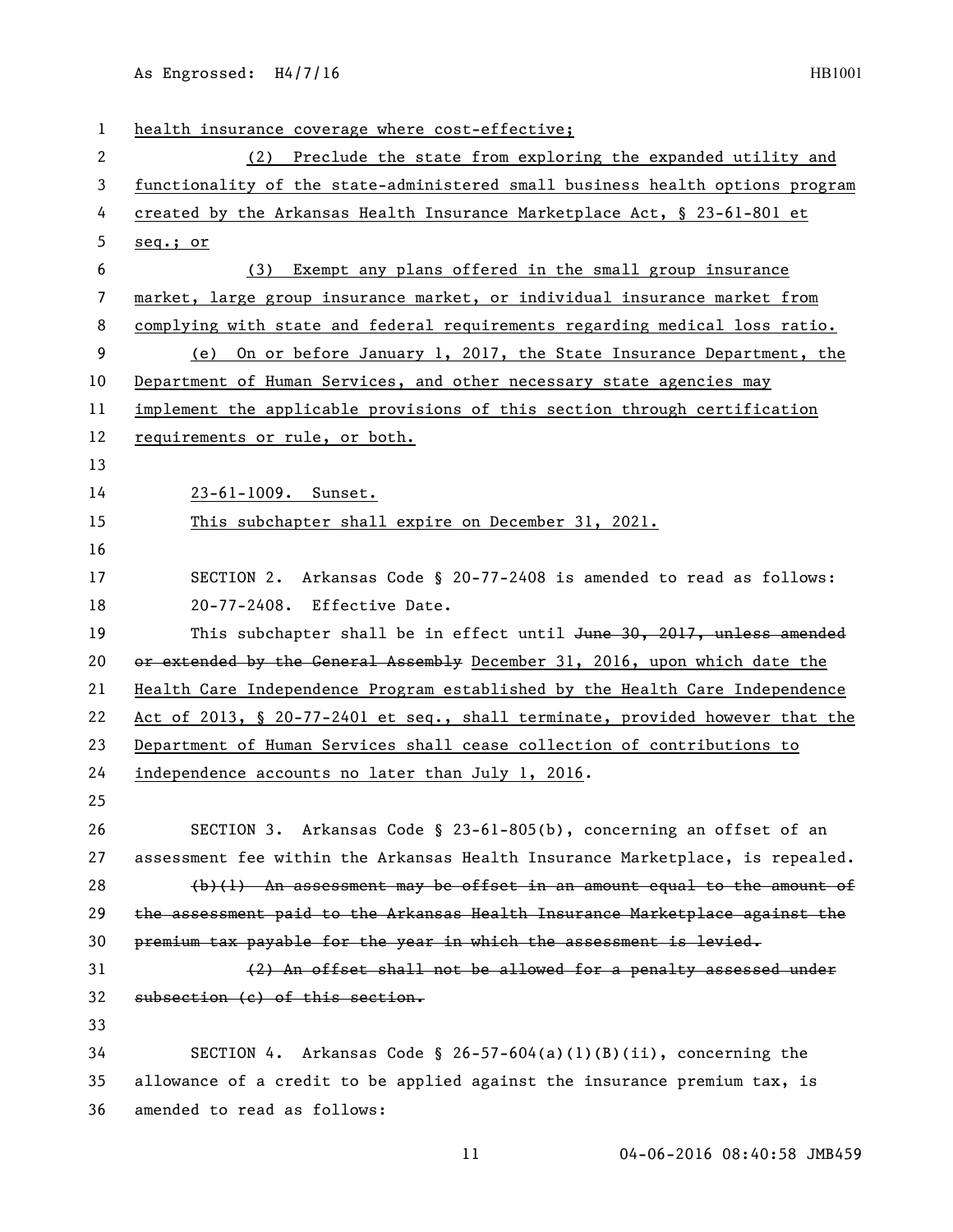| $\mathbf{1}$ | (ii) However, the credit shall not be applied as an                           |
|--------------|-------------------------------------------------------------------------------|
| $\mathbf{2}$ | offset against the premium tax on collections resulting from an eligible      |
| 3            | individual insured under the Health Care Independence Act of 2013, § 20-77-   |
| 4            | 2401 et seq., or the Arkansas Health Insurance Marketplace Act, § 23-61-801   |
| 5            | et seq. the Arkansas Works Act of 2016, § 23-61-1001 et seq., the Arkansas    |
| 6            | Health Insurance Marketplace Act, § 23-61-801 et seq., or individual          |
| 7            | qualified health insurance plans, including without limitation stand-alone    |
| 8            | dental plans, issued through the health insurance marketplace as defined by § |
| 9            | $23 - 61 - 1003$ .                                                            |
| 10           |                                                                               |
| 11           | SECTION 5. Arkansas Code § 26-57-610(b)(2), concerning the disposition        |
| 12           | of the insurance premium tax, is amended to read as follows:                  |
| 13           | The taxes based on premiums collected under the Health Care<br>(2)            |
| 14           | Independence Act of 2013, $\S$ 20-77-2401 et seq., and the Arkansas Health    |
| 15           | Insurance Marketplace Act, § 23-61-801 et seq. the Arkansas Works Act of      |
| 16           | 2016, § 23-61-1001 et seq., the Arkansas Health Insurance Marketplace Act, §  |
| 17           | 23-61-801 et seq., or individual qualified health insurance plans, including  |
| 18           | without limitation stand-alone dental plans, issued through the health        |
| 19           | insurance marketplace as defined by § 23-61-1003 shall be:                    |
| 20           | (A) At the time of deposit, separately certified by the                       |
| 21           | commissioner to the Treasurer of State for classification and distribution    |
| 22           | under this section; and                                                       |
| 23           | Transferred On or before December 31, 2016,<br>(B)(i)                         |
| 24           | transferred to the Health Care Independence Program Trust Fund and used as    |
| 25           | provided by § 19-5-1141; and                                                  |
| 26           | (ii) On and after January 1, 2017, transferred to                             |
| 27           | the Arkansas Works Program Trust Fund and used as required by the Arkansas    |
| 28           | Works Program Trust Fund;                                                     |
| 29           |                                                                               |
| 30           | SECTION 6. Arkansas Code Title 19, Chapter 5, Subchapter 11, is               |
| 31           | amended to add an additional section to read as follows:                      |
| 32           | 19-5-1146. Arkansas Works Program Trust Fund.                                 |
| 33           | There is created on the books of the Treasurer of State, the<br>(a)           |
| 34           | Auditor of State, and the Chief Fiscal Officer of the State a trust fund to   |
| 35           | be known as the "Arkansas Works Program Trust Fund".                          |
| 36           | (b) The fund shall consist of:                                                |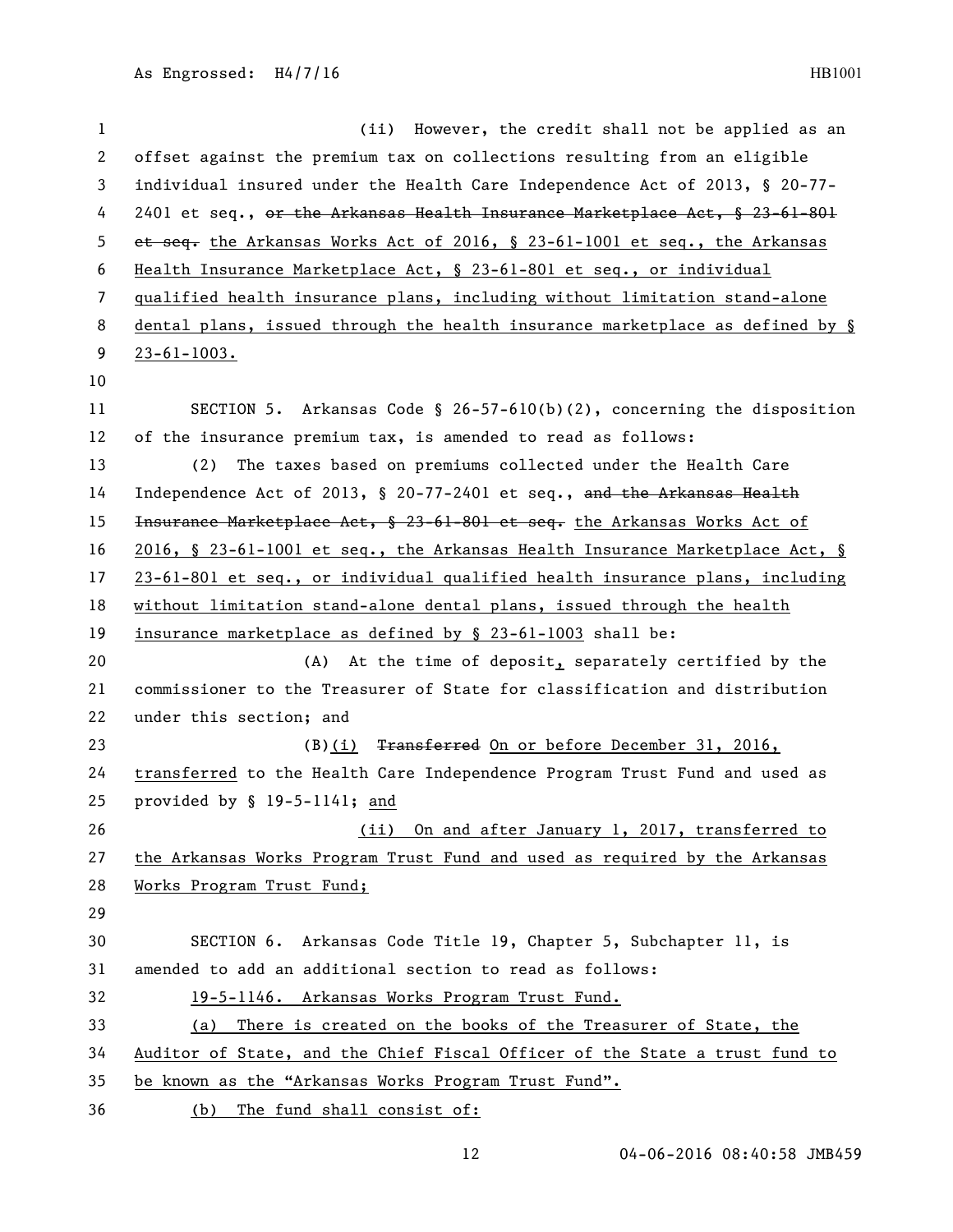| 1  | Moneys saved and accrued under the Arkansas Works Act of<br>(1)               |
|----|-------------------------------------------------------------------------------|
| 2  | 2016, § 23-61-1001 et seq., including without limitation:                     |
| 3  | Increases in premium tax collections; and<br>(A)                              |
| 4  | Other spending reductions resulting from the Arkansas<br>(B)                  |
| 5  | Works Act of 2016, § 23-61-1001 et seq.; and                                  |
| 6  | Other revenues and funds authorized by law.<br>(2)                            |
| 7  | The Department of Human Services shall use the fund to pay for<br>(c)         |
| 8  | future obligations under the Arkansas Works Program created by the Arkansas   |
| 9  | Works Act of 2016, § 23-61-1001 et seq.                                       |
| 10 |                                                                               |
| 11 | SECTION 7. Arkansas Code § 19-5-1141, concerning the Health Care              |
| 12 | Independence Program Trust Fund, is amended to add an additional subsection   |
| 13 | to read as follows:                                                           |
| 14 | (d)(l) The Health Care Independence Program Trust Fund expires on             |
| 15 | January 1, 2017.                                                              |
| 16 | (2) Any balance in the Health Care Independence Program Trust                 |
| 17 | Fund on January 1, 2017, shall be transferred by the Chief Fiscal Officer of  |
| 18 | the State on his or her books and the books of the Treasurer of State and the |
| 19 | Auditor of the State to the Arkansas Works Program Trust Fund.                |
| 20 |                                                                               |
| 21 | SECTION 8.<br>EFFECTIVE DATE.                                                 |
| 22 | Section 3 and Section 4 of this act are effective on and after January        |
| 23 | 1, 2017.                                                                      |
| 24 |                                                                               |
| 25 | SECTION 9.<br>EMERGENCY CLAUSE. It is found and determined by the             |
| 26 | General Assembly of the State of Arkansas that the federal laws established   |
| 27 | by Pub. L. No. 111-148, have caused disruptive challenges to the State of     |
| 28 | Arkansas in the health insurance industry and the medical assistance          |
| 29 | industry; that the Arkansas Works Program utilizes the private insurance      |
| 30 | market to improve access to health insurance, enhances quality of health      |
| 31 | insurance, and reduces health insurance and medical assistance costs; that    |
| 32 | the Arkansas Works Program requires private insurance companies and employers |
| 33 | to create, present, implement, and market a new type of health insurance      |
| 34 | policy; and that this act is immediately necessary because the private        |
| 35 | insurance companies and employers need certainty about the law creating the   |
|    |                                                                               |